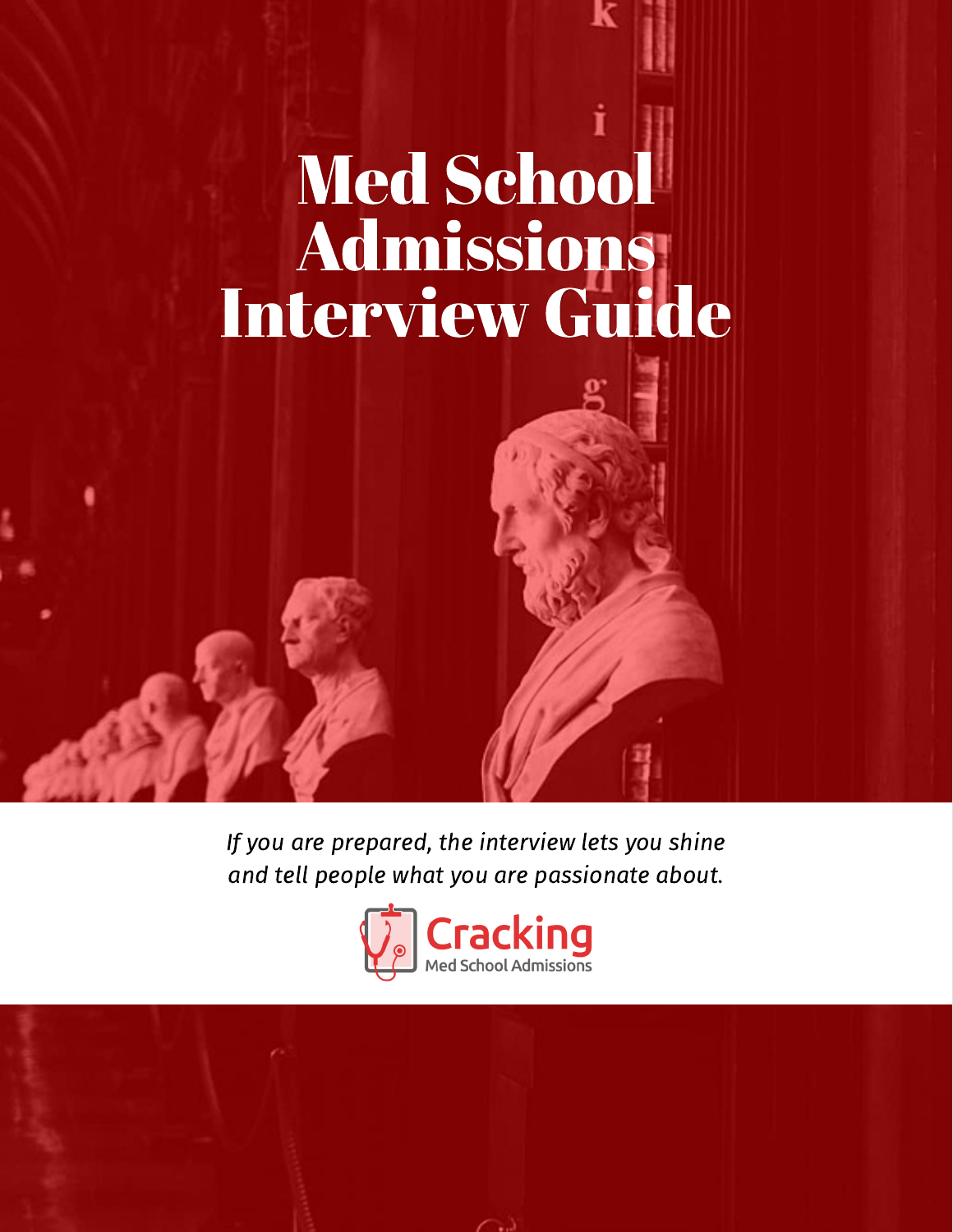*Copyright © 2019 by Rachel Rizal, Rishi Mediratta, James Xie, and Devin Nambiar*

*All right reserved. No parts of this guide may be reproduced or transmitted in any form or any means, electronic or mechanical, including photocopying, recording, or any information storage and retrieval system, without the written permission of the authors.*

*The views and opinions expressed in this book are those of the authors and do not reflect the views of Stanford University or other organizations.*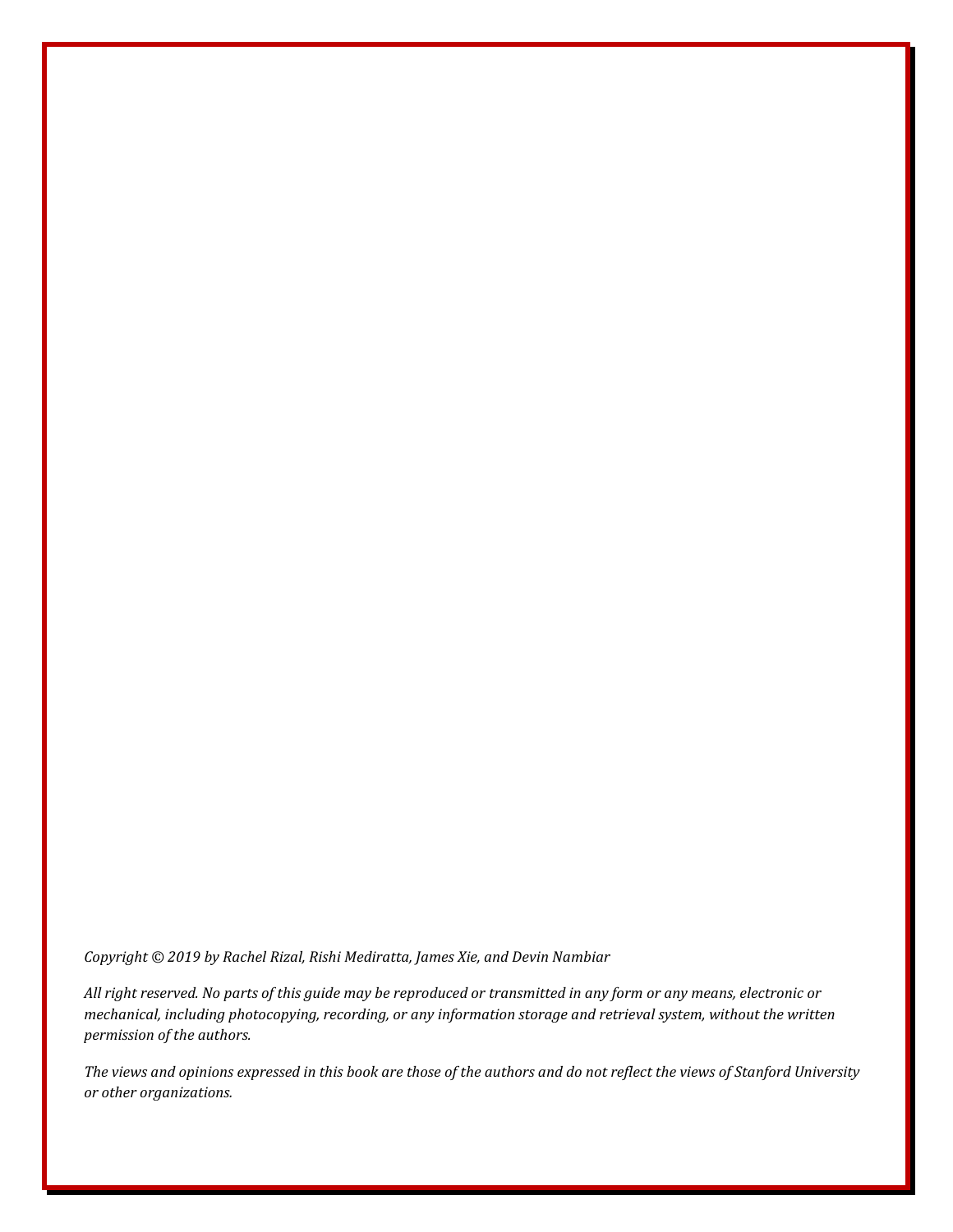## **CRACKING MED SCHOOL ADMISSIONS INTERVIEW GUIDE**

*Our team has done a multitude of interviews. We experienced tough interview questions, and we have had several interview formats (group, multiple mini interviews, one-on-one).*

*We helped hundreds of applicants with their interviews. Last year, our team even acted out scenarios to help our students prepare for multiple mini interviews.* 

*What is our biggest piece of advice? Have fun! This is your chance to shine and tell people what you are passionate about. It is also exciting to hear about your interviewers' experiences working with and teaching students at the school you are interviewing at.* 

*This chapter will give you the inside scoop on how we prepare for interviews and what the interview trail is really like. Enjoy!*

*If you have additional questions or need help with interviews, feel free to contact* The Cracking Med School Admissions *team at info@crackingmedadmissions.com.*

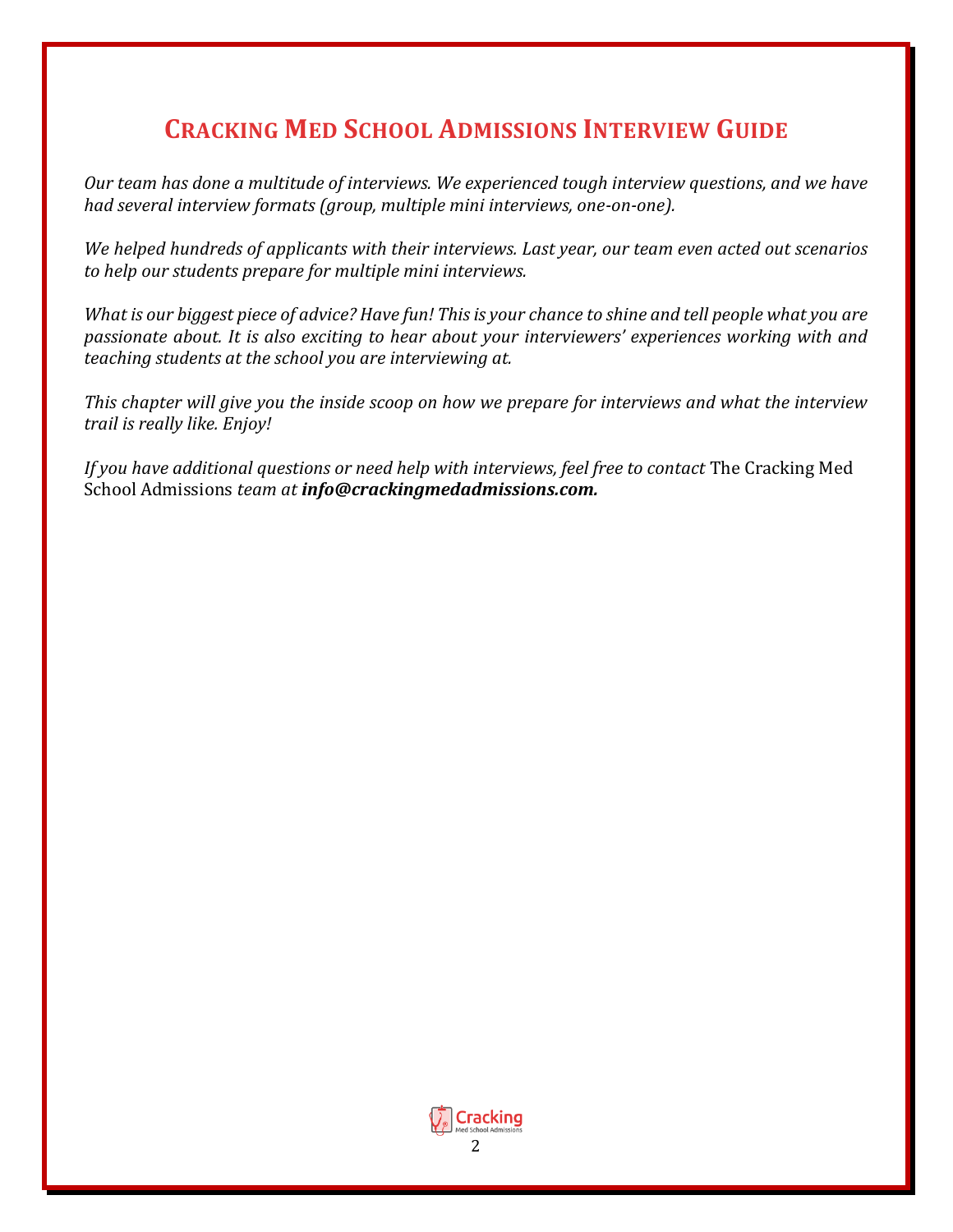## ABOUT THE AUTHORS



**Rachel Rizal** grew up in Cerritos, California. She has always had a strong interest in healthcare and education. Since high school, Rachel has advised hundreds of individuals for college, graduate school, scholarship, and fellowship applications. In high school, she was inducted to *USA Today's* All-USA High School Academic First Team for her international education work and recognized as a Coca-Cola Scholar. She attended Princeton for undergrad, and graduated cum laude from the Woodrow Wilson School of Public and International Affairs. There, she founded an organization called Health Matters, which creatively taught health education and brought medical resources to low-income families. After college, she pursued a Fulbright Fellowship where she led research and public health projects related to vaccinations and infectious diseases. Rachel received her M.D. at Stanford. She started a health education program in Stanford's Emergency Department and continued her vaccination work by leading Flu Crew, an organization that distributes free flu immunizations. She also worked for Stanford Health Care, learning hospital administration and business operations under the tutelage of the CEO, COO, and Vice Presidents of the hospital. Rachel did her residency in Emergency Medicine at Harvard. She advises non-profits and companies that focus on improving access to care, care coordination, and health education. She has a passion for interdisciplinary work, and wants to pursue a career that integrates medicine, public health, public policy, and business.

Contact Rachel at info@crackingmedadmissions.com

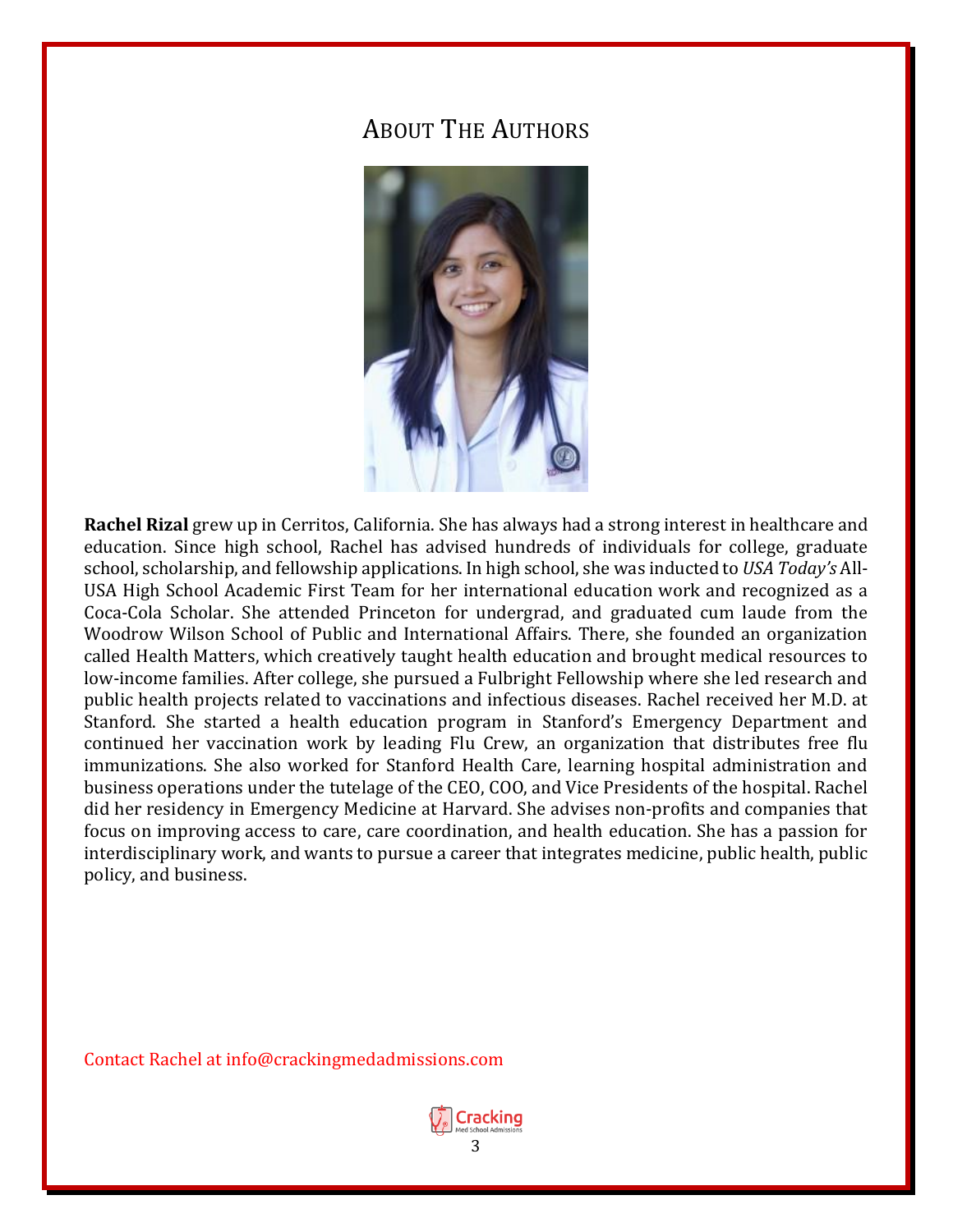## ABOUT THE AUTHORS



**Rishi P. Mediratta** grew up in Portage, Michigan and has lived and worked in London, Geneva, and Ethiopia, focusing on a wide-range of public health issues. He graduated Phi Beta Kappa with a degree in Public Health from the Johns Hopkins University where he developed medical and public health programs focused on preventing child mortality. Rishi's passion is designing and implementing sustainable programs. While living in Ethiopia, he founded the Ethiopian Orphan Health Foundation, a non-profit that provides community-based health care and education to vulnerable children. As a Marshall Scholar, he further examined the implications of delivering primary care services to children from an anthropological and a public health lens. Rishi integrates his field experience and interdisciplinary background to create child health programs and policies; he has worked with policymakers at the World Bank, the World Health Organization, and the Michigan Department of Community Health. Rishi received his M.D. at Stanford Medical School where he continued to spearhead initiatives to improve population health, primary care opportunities, and global health. He completed his Pediatrics residency at Stanford and is a faculty member at Stanford University School of Medicine. He continues to do research and global health work. He advises medical school and fellowship applicants and is a member of Stanford's Rhodes-Marshall Selection Committee.

Contact Rishi at info@crackingmedadmissions.com

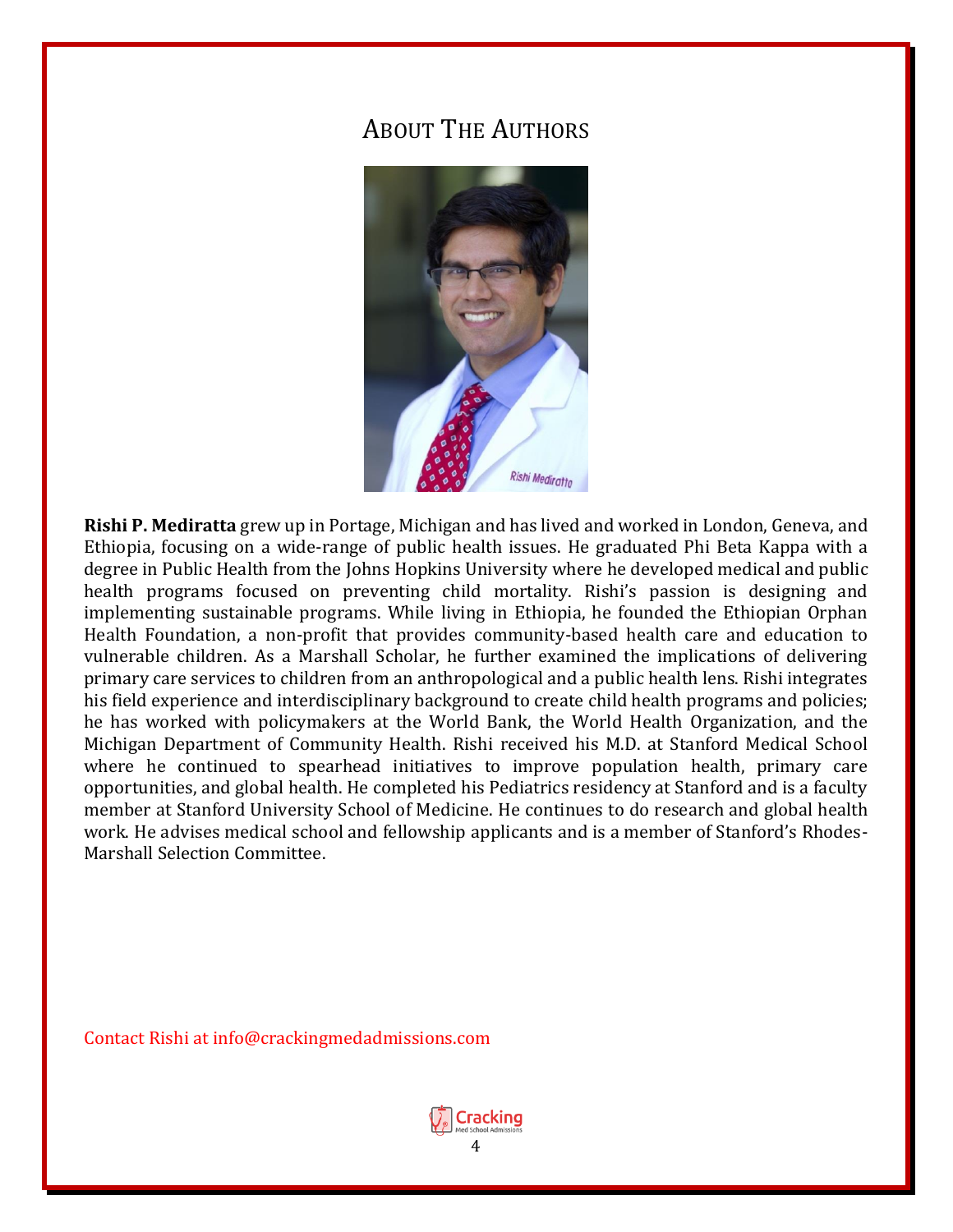## ABOUT THE AUTHORS



**Devin Nambiar** was born and raised in the San Francisco Bay Area, and has lived around the world since finishing high school. He has been advising students at the high school and college levels for over a decade. While doing his undergrad at Columbia University, majoring in Math, he taught high school students from the Bronx the principles of entrepreneurship as the co-founder of Columbia Students in Free Enterprise. After graduating, he founded a college admissions consultancy in his hometown and spent a year helping local high school students gain entry to their top choice schools. He then worked in test prep and mobile learning technologies for two years in Seoul, South Korea before coming back to California to work in tech. He is an evangelist for healthcare technology, and recognizes that potential doctors have to affect change not just at the operating table, but in the business world as well. In his day job, he is currently Head of Product Management for Asia-Pacific at Electronic Arts, and travels the world working with game development teams from across the company. Devin is a member of the Forbes Technology Council, PocketGamer's Mobile Mavens, and is both an active voice in the industry and an author on technology and business. He currently resides in Shanghai. He continues to consult for college and graduate school admissions, and he is active in the Columbia Shanghai Alumni Council and an interviewer for prospective Columbia applicants.

Contact Devin at info@crackingmedadmissions.com

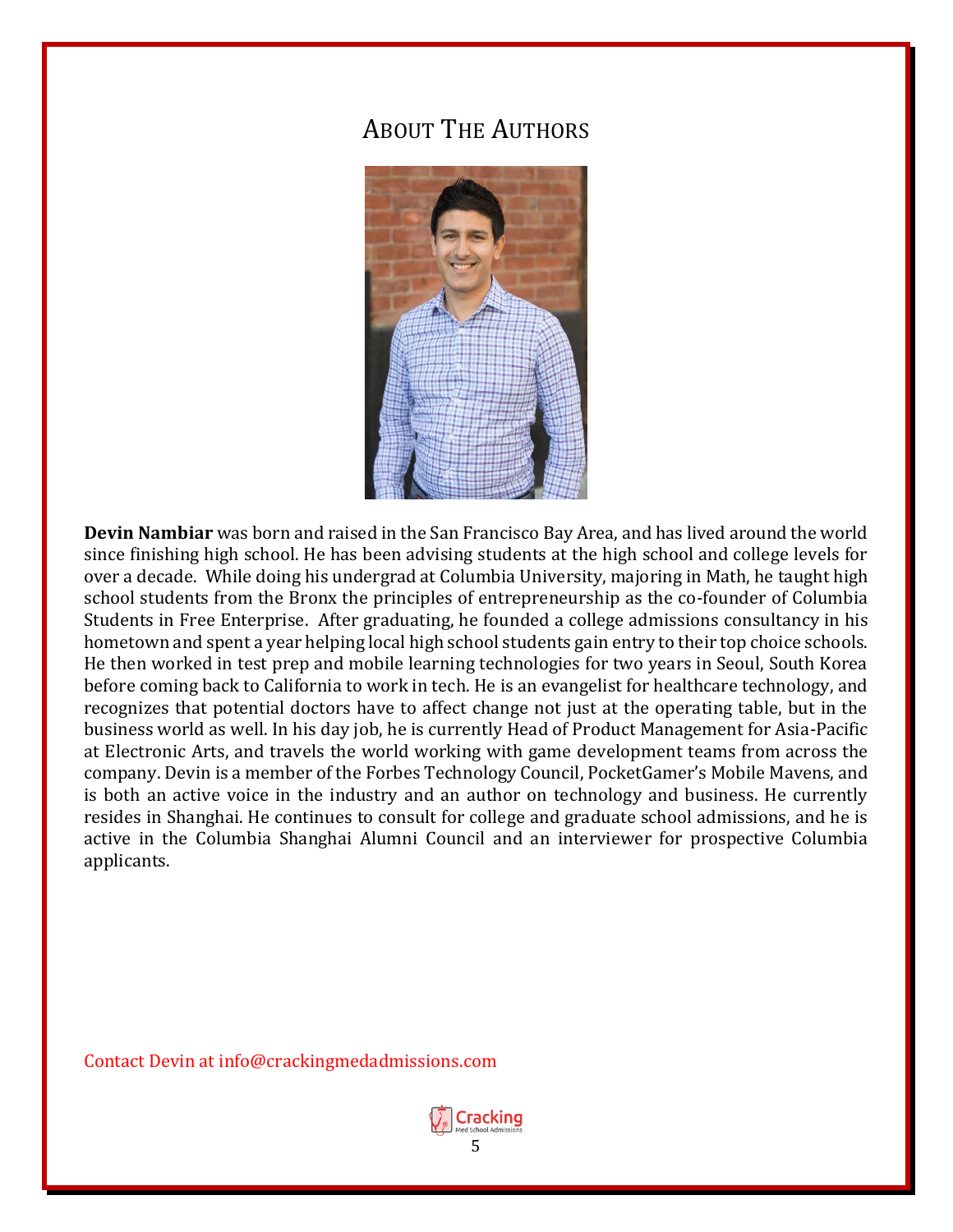## **PREPARATION**

#### **HOW DO I CHANGE OR CANCEL MY INTERVIEW DATES?**

So you got an interview invitation – CONGRATULATIONS! But the problem is, you can't make the interview dates they gave you as options. So, what should you do?

While interview dates are planned well in advance, it is possible to switch or to choose interview dates. Most medical schools give you a list of options for interview days anyway. Remember, medical schools granted you an interview for a reason – they are interested in admitting you.

### *TIP: Interview Early*

*From our experience, interviewing earlier is better.*

The admissions office also consists of human beings who want to help you get into medical school. From our experience, it is definitely do-able to work with admissions offices to get an appropriate interview date nailed down.

#### **HOW DO I SCHEDULE INTERVIEWS IF I AM ABROAD?**

If you are abroad, try to cluster your interviews together around the same time frame. Most of our friends usually made two interview trail trips that fell within certain times: early fall (especially applicants for MD/PhD's); December / early January (many applicants come back for the winter holiday season); and late winter. Let's say you get an interview in Boston in December: you should tell all the schools in the Northeast that you will be visiting for interviews.

Here is a sample email you can write to the Admissions office regarding interview date availabilities:

#### *Dear X Admissions Committee:*

*X School is one of my top choices for medical school because of its strong interdisciplinary programs, support for student initiatives, and location in New York City.* 

*I* would like to inform the admissions committee that I will be in the New York area the first week of December.

*Thanks, [Insert name here]*

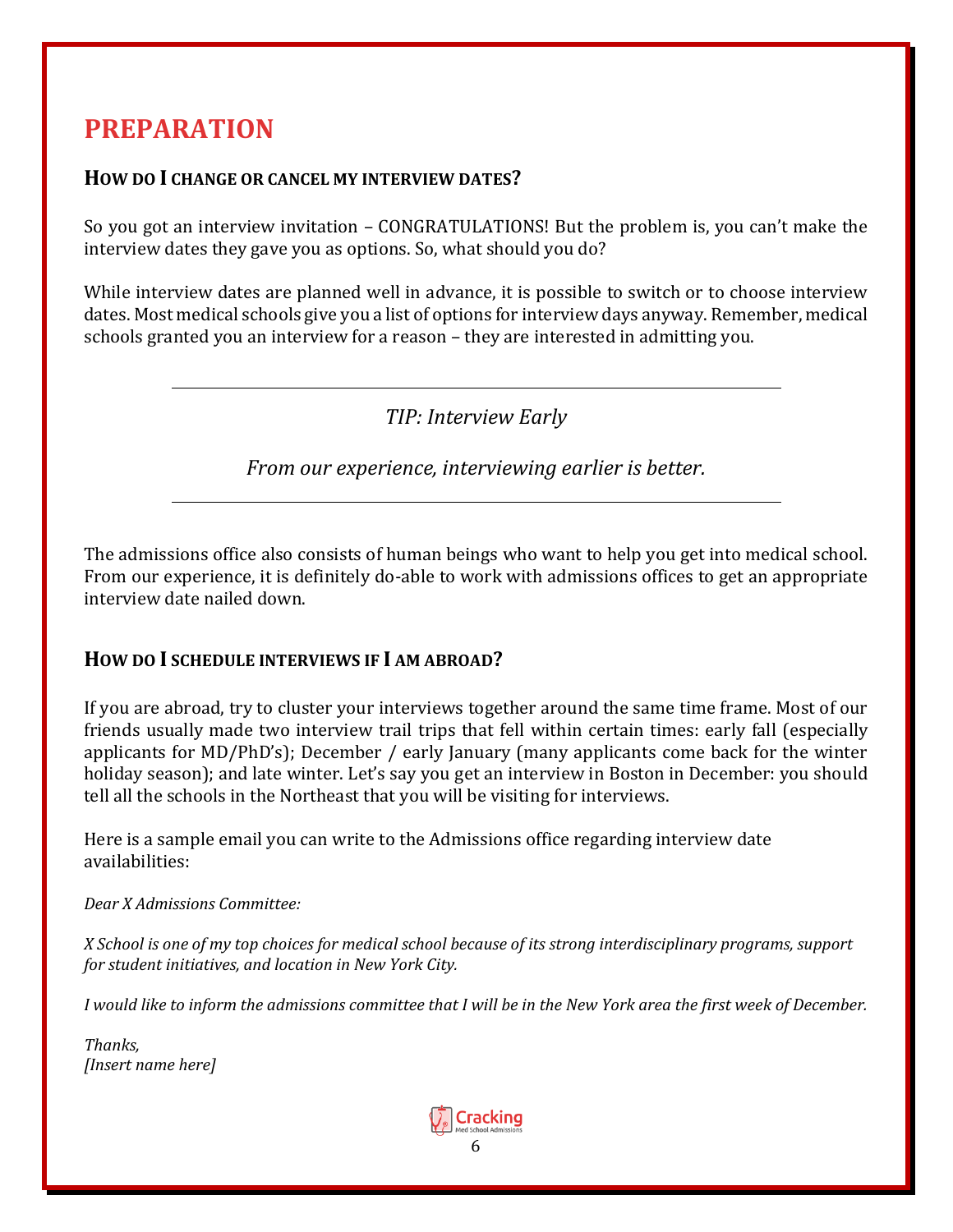In general, the flexibility of a medical school in granting you interviews depends on how strong of an applicant you are and what school you are applying to. If you get a chance on your application, tell the admissions office that you are abroad. It can only make your life easier!

#### **HOW DO YOU PREPARE FOR INTERVIEWS?**

**Rachel:** First, I brainstorm my answers to practice interview questions. Second, I do a practice interview once or twice with my friends using the list of questions presented later in this chapter. I usually use different friends so I can receive different types of feedback. Finally, in order to answer, "Why do you want to go to School X," I chat with current medical school students to learn more about what it's like to go to that medical school. For example, I learned that Mount Sinai has takehome exams during the pre-clinical years. This schedule gave the students flexibility with personal obligations. I also learned that my friends at Columbia joined an organization in which they are allowed to be on a transplant team.

**Rishi:** Read as much information as you can on the school's website. You will want to know about the curriculum, student opportunities, mentorship opportunities by faculty members, student groups, research opportunities, leadership opportunities, financial aid, and the culture of being a student. Before each interview, I identified aspects of the school that fit well with my application. During my interview, I worked in examples of opportunities at the school that fit my background.

Talk to current medical students before, during, and after the interview. If you don't have any friends at the medical school you are interviewing at, call the admissions office and ask to be put in touch with current medical students. Talking with medical students will help you understand more about the culture of being a medical student at that school and what students like and dislike about the school.

Be prepared with the logistics of interview day. I like to look at a campus map to familiarize myself with the campus and where I have to be during the day. Make sure you have all the details about your interview and a point of contact at the admissions office in case something happens the day of your interview.

On the day of the interview, I try to learn as much information as I can about my interviewers (especially if their names were not released to me prior to the interview day). It helps to have a smart phone so you can do a quick search or text the names of your interviewers to a friend who can look them up for you during your interview. The point of researching your interviewers is to know more about them so you can create a personal connection.

During an interview, you should be asking the question, "Do I fit in here?" Talk to a lot of students and faculty about what it's really like to study there. I prefer staying with a medical student host so you have the opportunity to have in-depth conversations with current students about the school. When I stayed with a student host, I was able to ask many detailed questions about the school that I was not able to ask during the interview.

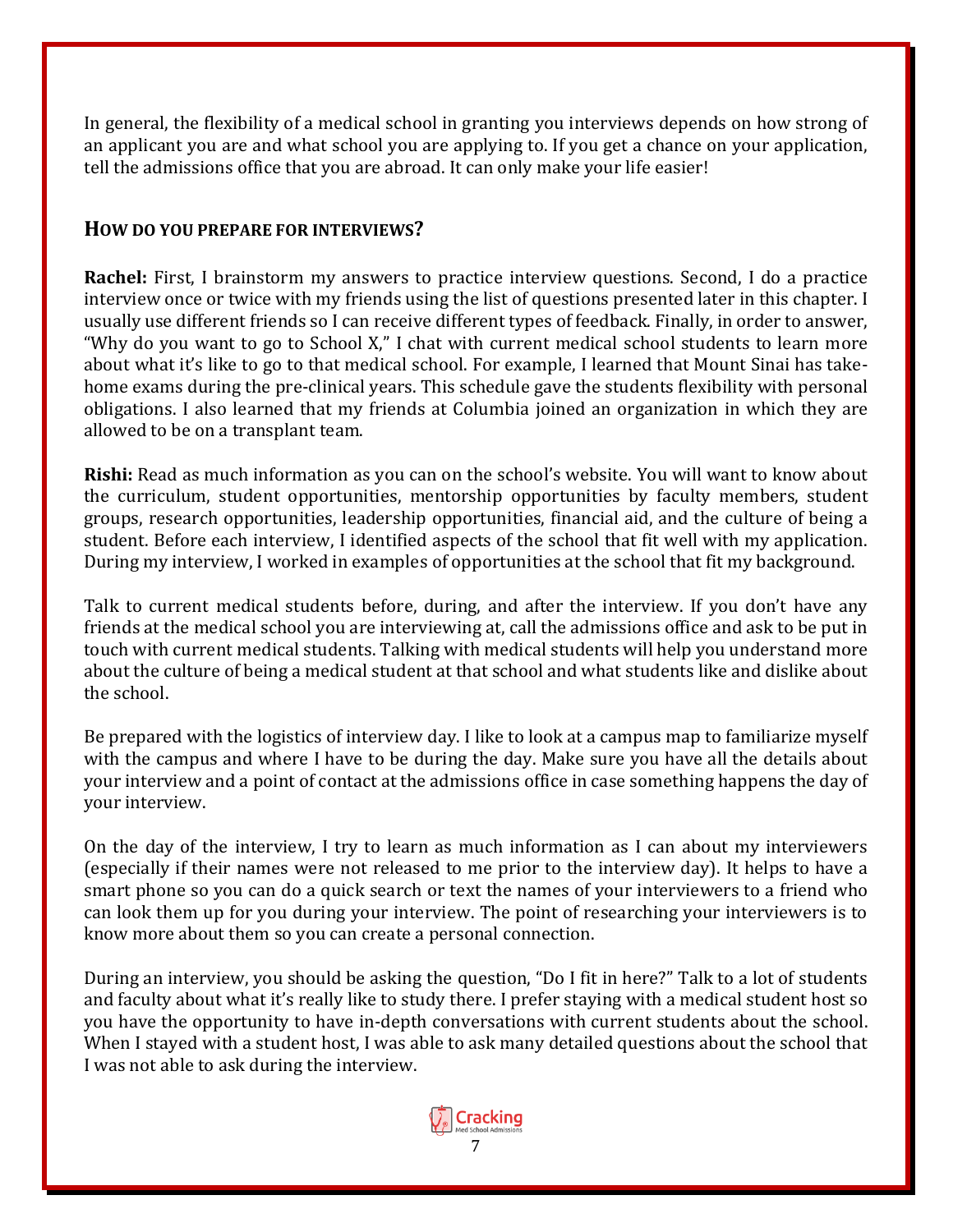## **THE ACTUAL INTERVIEW**

#### **WHAT ARE COMMON INTERVIEW QUESTIONS?**

We have compiled some common medical school interview questions and have sorted them out into categories. We hope this will help you prepare!

#### *Common General Questions:*

- − Tell me about yourself.
- − Why medicine?
- − What do you see yourself doing in the future?
- − Talk to us about your research.
- − What have you been doing since graduation?
- − Is there anything else I should know about you/tell the admissions committee?
- − What will you bring to the med school class?
- − When did you know that you wanted to go into medicine?
- − Why [Insert medical school here]?

#### *Personal Background & Qualities:*

- − What did you spend your time doing in high school?
- − Tell me about a time when you failed.
- − What is your family like?
- − What is the hardest thing you have had to deal with?
- − What do you like to do in your spare time? What do you like to do for fun?
- − What is a typical weekend like for you?
- − What do your parents do?
- − Where are you from?
- − Where were you born?
- − What would your friends say is your best quality? What would they say is your weakness?

#### *College / Post Grad:*

- − Did you like [insert your undergraduate school here]?
- − Why did you choose your major?
- − What activities were you involved with in college?
- − What was your most memorable moment at [insert undergraduate here]?
- − Best science/non-science class during your undergrad?
- − What would you do differently if you repeated your undergrad?
- − What did you write your thesis on?

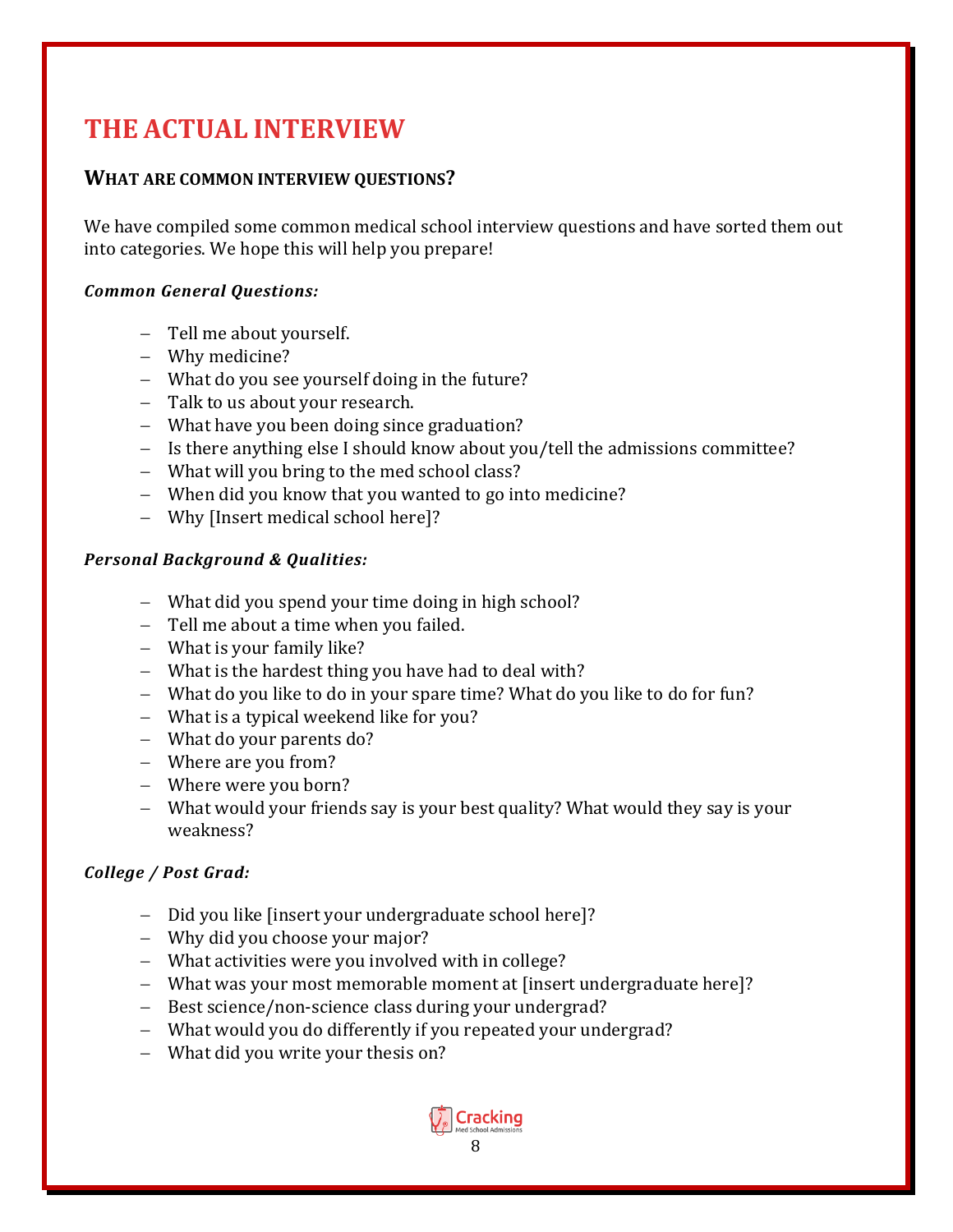- − What aspect of undergrad did you enjoy most?
- − What did you enjoy least or wish you could have changed during your undergraduate years?
- − What did you do with your time between college and medical school? Why did you want to spend your time doing this?
- − Why did you decide to pursue a Masters degree?

#### *Activities:*

- − Have there ever been instances when you saw a doctor approach an issue with a patient and you thought you would handle it differently?
- − What medical experiences made you decide to go into medicine?
- − What did you do during the summers? Why did you decide to choose that summer experience?
- − What experiences have you had during your internships that let you know you wanted to be a doctor?
- − Tell me about your experiences abroad.
- − Do you have clinical experience? What did you gain from it? Insights?
- − What experience or activity do you think has prepared you for medical school/medicine the best and how?
- − What was your most important leadership position?
- − Tell me about a time when you worked on a team.

#### *Medical School Thoughts:*

- − What do you think will be the hardest thing for you in medical school?
- − What are you looking for in a medical school?
- − What do you want to improve about yourself in medical school?
- − What are things you look for in a medical school?
- − What do you want to know about [insert medical school here]?
- − What will be the biggest change in medicine 10 years from now?
- − Where do you see yourself in 5/10/15/20 years?
- − Do you think you will do research while you are in medical school?
- − What kind of practice do you see yourself in?

#### *Randoms:*

- − Do you have any questions for me?
- − How do you handle stress?
- − What does being a leader mean to you?
- − Tell me about your current job.
- − Tell me about a difficult moral dilemma you have dealt with.
- − Tell me about a time when you've done something you regretted.

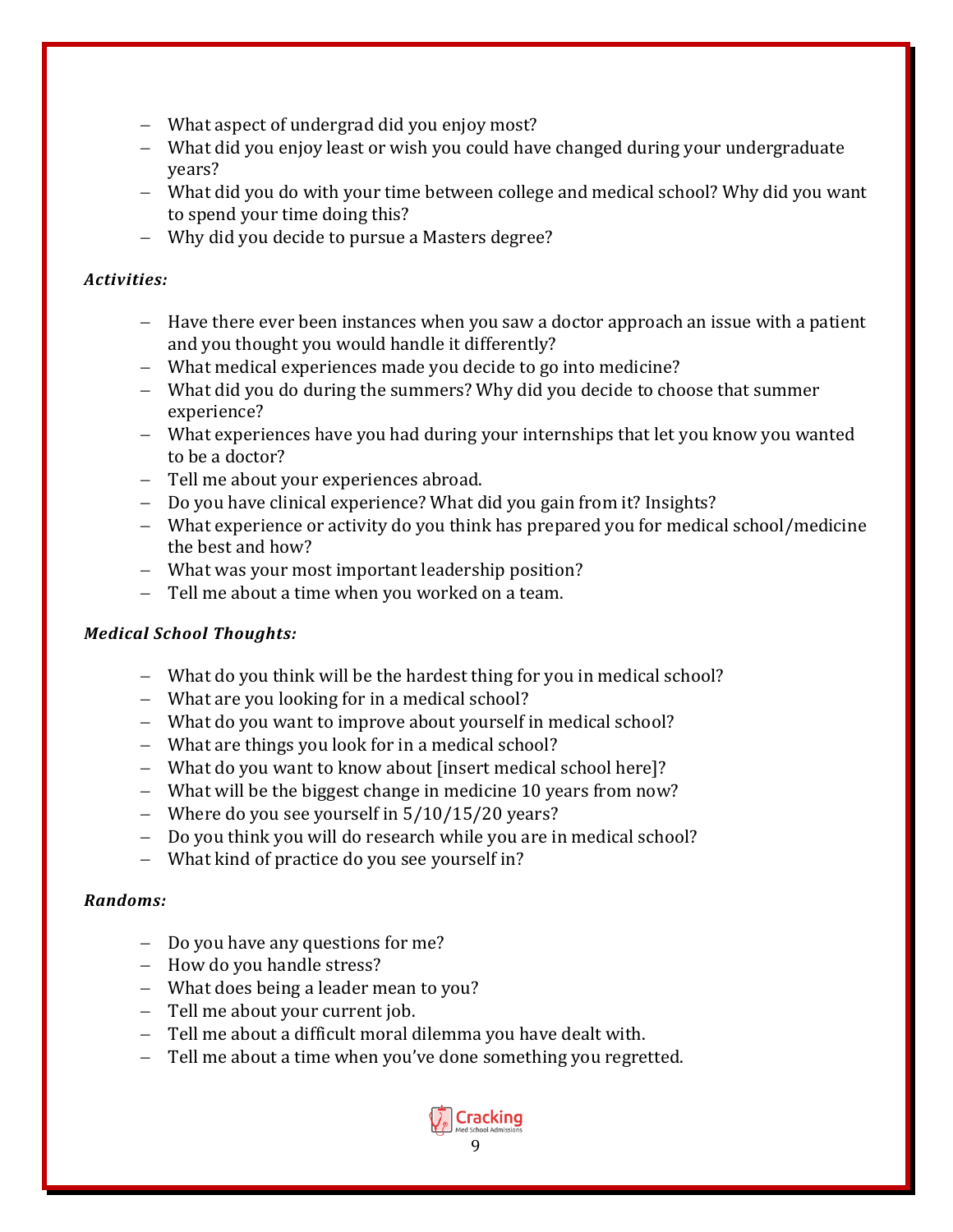## **WHAT ARE THE DIFFERENT TYPES OF INTERVIEWS?**

#### **THE "GET TO KNOW EACH OTHER"INTERVIEW**

These interviews involve you meeting a faculty member or current student one-on-one. They typically last thirty minutes to one hour. Generally, these interviews are not stressful and are focused on your activities.

Do not regurgitate your resume. In order to stand out, WOW your interviewers with stories and what motivates you to go into medicine. Be sure to ask your interviewers about their experiences working or studying at the medical school.

*TIP: Interview Preparation*

*Sometimes you are paired up with a professor who is in your field of study. Be prepared to talk about your field in depth and get grilled on your opinions about related subject areas.*

#### **THE "SPEED DATING"INTERVIEW**

Multiple Mini Interviews (MMIs) are fairly new in the United States. We think about MMIs as speed dating because you move through 10 different interviewers, and each interview is eight minutes long.

**Types of questions:** Some of the interviews contain team-based activities in which you complete a task with a co-interviewee partner. Other interviews ask you about your thoughts on bioethics topics and your medically-related experiences. Still, other interviewers will give you a scenario in which you have to role play or describe how you would tackle a situation. We recommend using this academic paper published on multiple-mini interviews as reference:

#### *Sample Multiple Mini Interview Questions*

− *Station #1: Dr. Cheung recommends homeopathic medicines to his patients. There is no scientific evidence or widely accepted theory to suggest that homeopathic medicines work, and Dr. Cheung doesn't believe them to. He recommends homeopathic medicine to people with mild and non-specific symptoms such as fatigue, headaches and muscle aches, because he believes that it will do no harm, but will give them reassurance. Consider the ethical problems that Dr. Cheung's behavior might pose. Discuss these issues with the interviewer.*

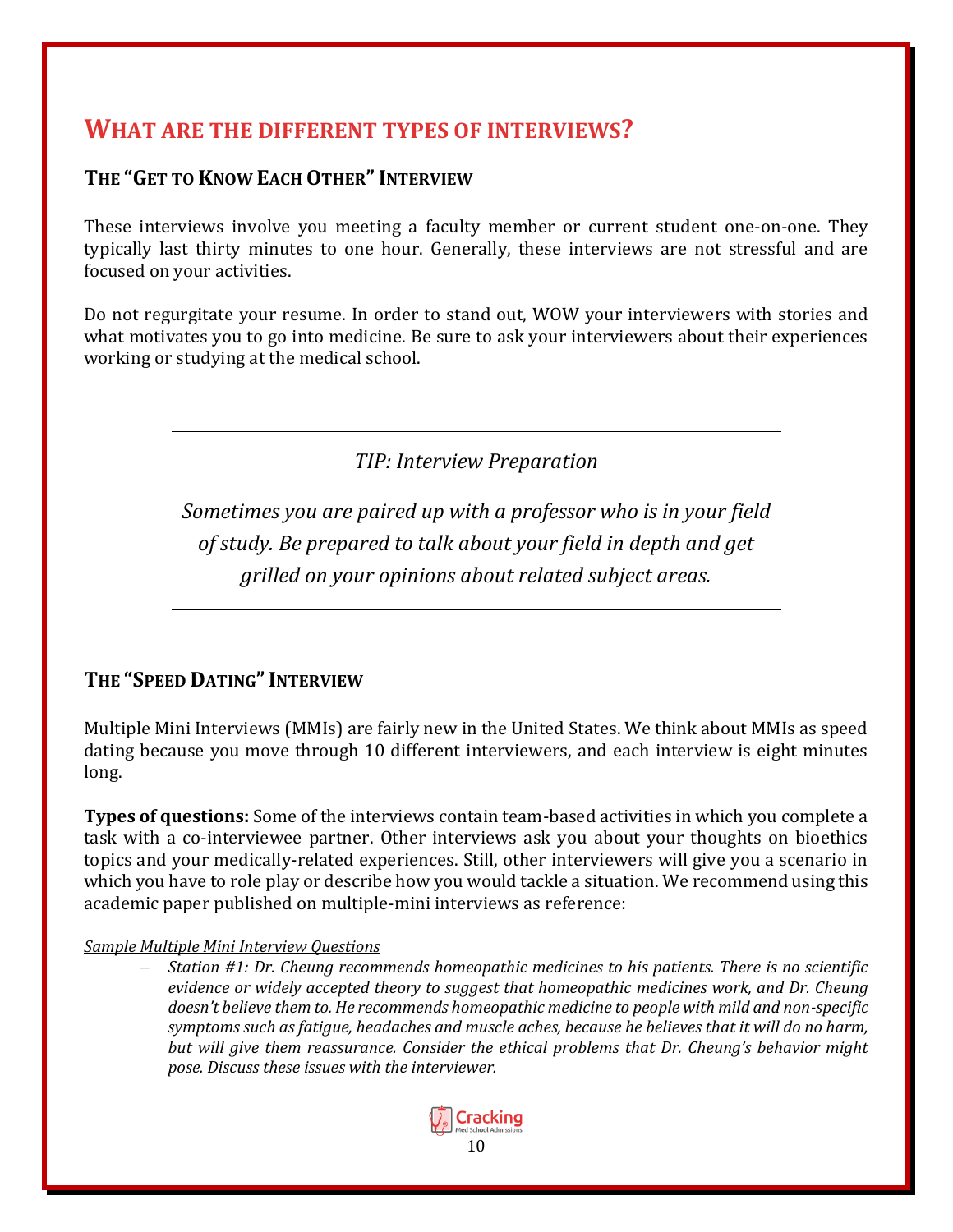− *Station #2: A message that recently appeared on the Web warned readers of the dangers of aspartame (artificial sweetener – NutraSweet, Equal) as a cause of an epidemic of multiple sclerosis (a progressive chronic disease of the nervous system) and systemic lupus (a multisystem autoimmune disease). The biological explanation provided was that, at body temperature, aspartame releases wood alcohol (methanol), which turns into formic acid, which is in the same class of drugs as cyanide and arsenic. Formic acid, they argued, causes metabolic acidosis. Clinically, aspartame poisoning was argued to be a cause of joint pain, numbness, cramps, vertigo, headaches, depression, anxiety, slurred speech and blurred vision. The authors claimed that aspartame remains on the market because the food and drug industries have powerful lobbies in Congress. They quoted Dr. Russell Blaylock, who said, "The ingredients stimulate the neurons of the brain to death, causing brain damage of varying degrees."* 

*Critique this message, in terms of the strength of the arguments presented and their logical consistency. Your critique might include an indication of the issues that you would like to delve into further before assessing the validity of these claims.*

- − *Station #3: Your company needs both you and a co-worker (Sara, a colleague from another branch of the company) to attend a critical business meeting in San Diego. You have just arrived to drive Sara to the airport. Sara is in the room.*
- − *Station #4: Recently, the Prime Minister of Canada raised the issue of deterrent fees (a small charge, say \$10, which everyone who initiates a visit to a health professional would have to pay at the first contact) as a way to control health care costs. The assumption is that this will deter people from visiting their doctor for unnecessary reasons. Consider the broad implications of this policy for health and health care costs. For example, do you think the approach will save health care costs? At what expense? Discuss this issue with the interviewer.*
- − *Station #5: Why do you want to be a physician? Discuss this question with the interviewer.*
- − *Station #6: The Canadian Pediatric Association has recommended that circumcisions 'not be routinely performed.' They base this recommendation on their determination that 'the benefits have not been shown to clearly outweigh the risks and costs.' Doctors have no obligation to refer for, or provide, a circumcision, but many do, even when they are clearly not medically necessary. Ontario Health Insurance Plan (OHIP) no longer pays for unnecessary circumcisions.*

*Consider the ethical problems that exist in this case. Discuss these issues with the interviewer.*

*"Copyright (2004) Wiley. Used with permission from (Eva et al. 2004, An admissions OSCE: the multiple mini-interview, Medical Education, John Wiley, and Sons.)"*

**Scoring:** Each interviewer gives you a score, and your overall performance during interview day is based on the average of these scores compared to the other students who interviewed at the same time as you.

#### **THE "GET TO KNOW A LOT OF INTERVIEWEES"INTERVIEW**

Some schools have group interviews in which you are put in a room with other applicants and you chat with a few current medical students or faculty members. Our approach to these interviews is to go with the flow of the conversation. Don't be the person who dominates the conversation. However, speak up when appropriate and don't be left silent because of other applicants.

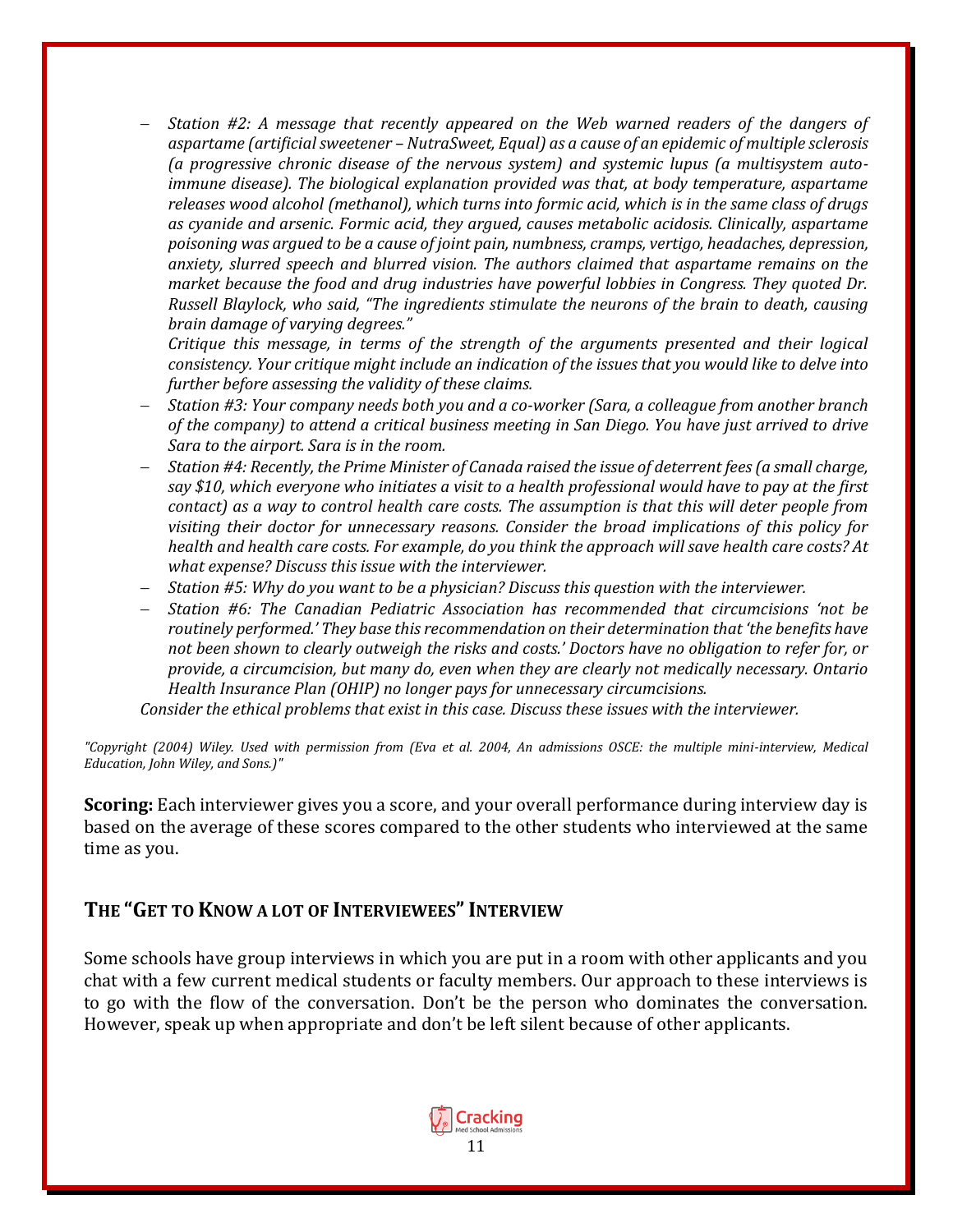#### **THE "MD/PHD"INTERVIEW**

MD/PhD interviews are usually two days long. Most MD/PhD interviews question you about your research. Be prepared to talk about your research in depth and where you think your field will progress in the future. We asked our MD/PhD friends for some insights and advice for MD/PhD interviews.

#### *MD/PhD Tips from Daniel Kim*

The panel interviews, where you have many interviewers in one room, were actually somewhat fun. You were able to interact with multiple people, and it almost felt more like a group conversation than an interview. During the PhD interviews, they mostly asked about research. They wanted to know if I understood what I was doing and what my contribution was, so that they could gauge whether what I was saying matched with what I had written. If I would give any tips for interviews, I would say to know your research well, know why you want to do an MD/PhD and articulate it well to them, think about your future career, think about role models you can point to who have done the same, and relax!

*MD/PhD Tips from Gerald Tiu*

You'll find on the interview trail that there are some interviewers that you will click really well with, some you definitely won't click with, and many somewhere in the middle. One of my most memorable interviews was with a professor who just happened to pursue a similar off-beat experience after she graduated to one I did after I graduated. After I graduated, I decided that I wanted to re-explore my cultural heritage in Asia in the context of health disparities and stigma and applied to a fellowship to fund that experience. The professor I talked to just happened to apply to the same fellowship and spent some time working with a marginalized group of individuals in Asia and understanding how that stratified culture functioned. We ended up talking about our unique interests in Asian culture and mythology, which somehow segued into deep scientific research questions. I think this experience showed that if you are yourself and bring up topics that truly interest you, you might occasionally find yourself in an interview situation in which the interviewer unexpectedly has similar interests. Not only does that mitigate stress during an interview, but you may also actually find a role model during your interview process.

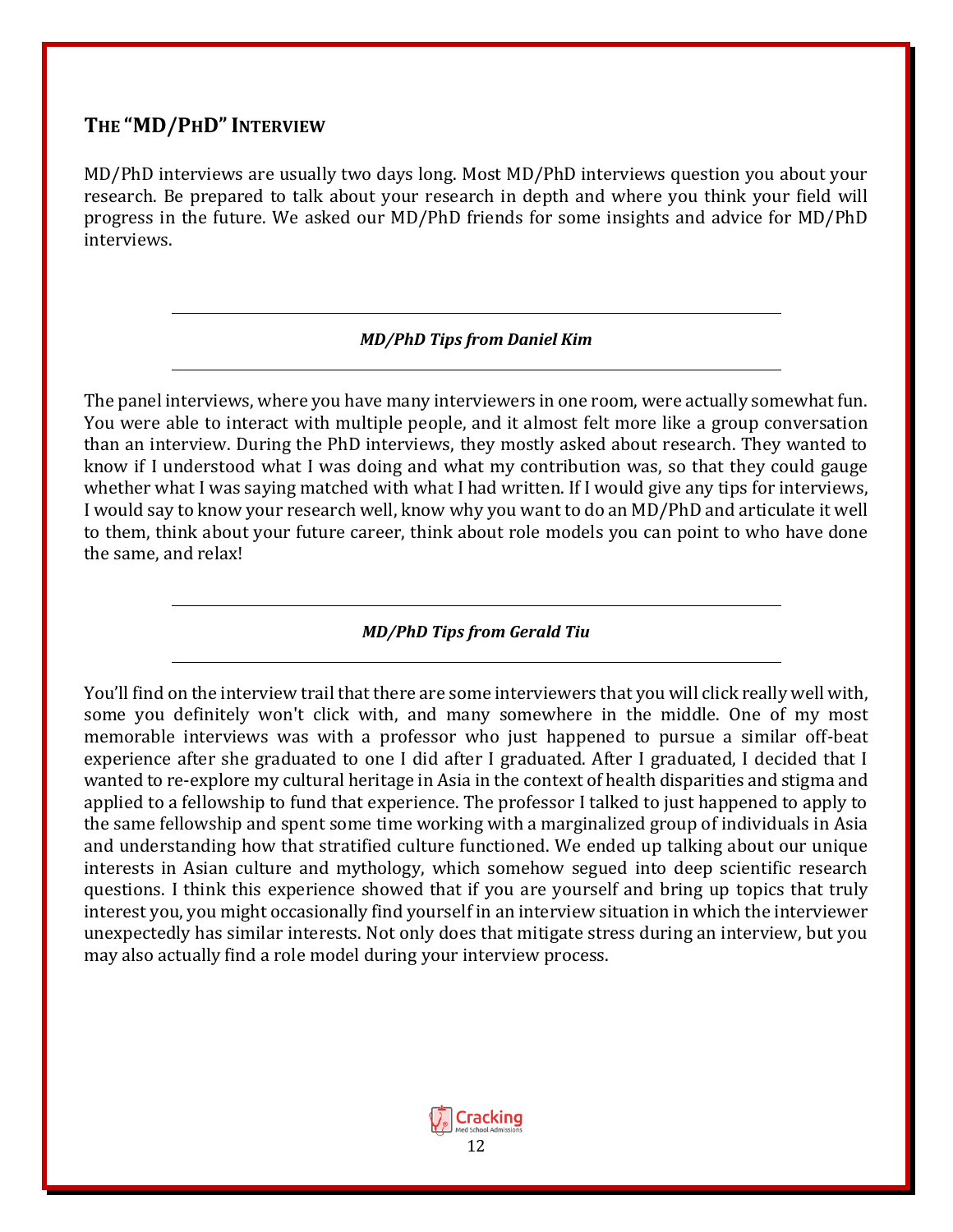#### *Questions that come up a lot during the MD/PhD interview:*

- 1. Tell me about your research followed with questions about your research topic. (Know your research well)
- 2. What do you see yourself doing in years? (Any answer suffices as long as you think it through and it sounds plausible)
- 3. Why an MD/PhD and not one or the other? (Any answer suffices as long as you have thought it through and are passionate about it)
- 4. How do you see yourself splitting your time? (Usually somewhere between 70:30 to 90:10 research to science is the traditional answer, but who really knows. Try to think about what fits best with your medical and research interests and see what your physician-scientist role models have done it. Honestly there's no right answer to this so any justifiable answer is good. You can maybe even say you don't know and will base your decisions off how graduate and medical training goes. However, it is good to have a rough idea of what you want to say during the interviews).
- 5. If you had your own lab, what research would you pursue? (Any answer you have thought through well).
- 6. Who are your role models? (Find a physician-scientist role model to shadow/talk to if you can).

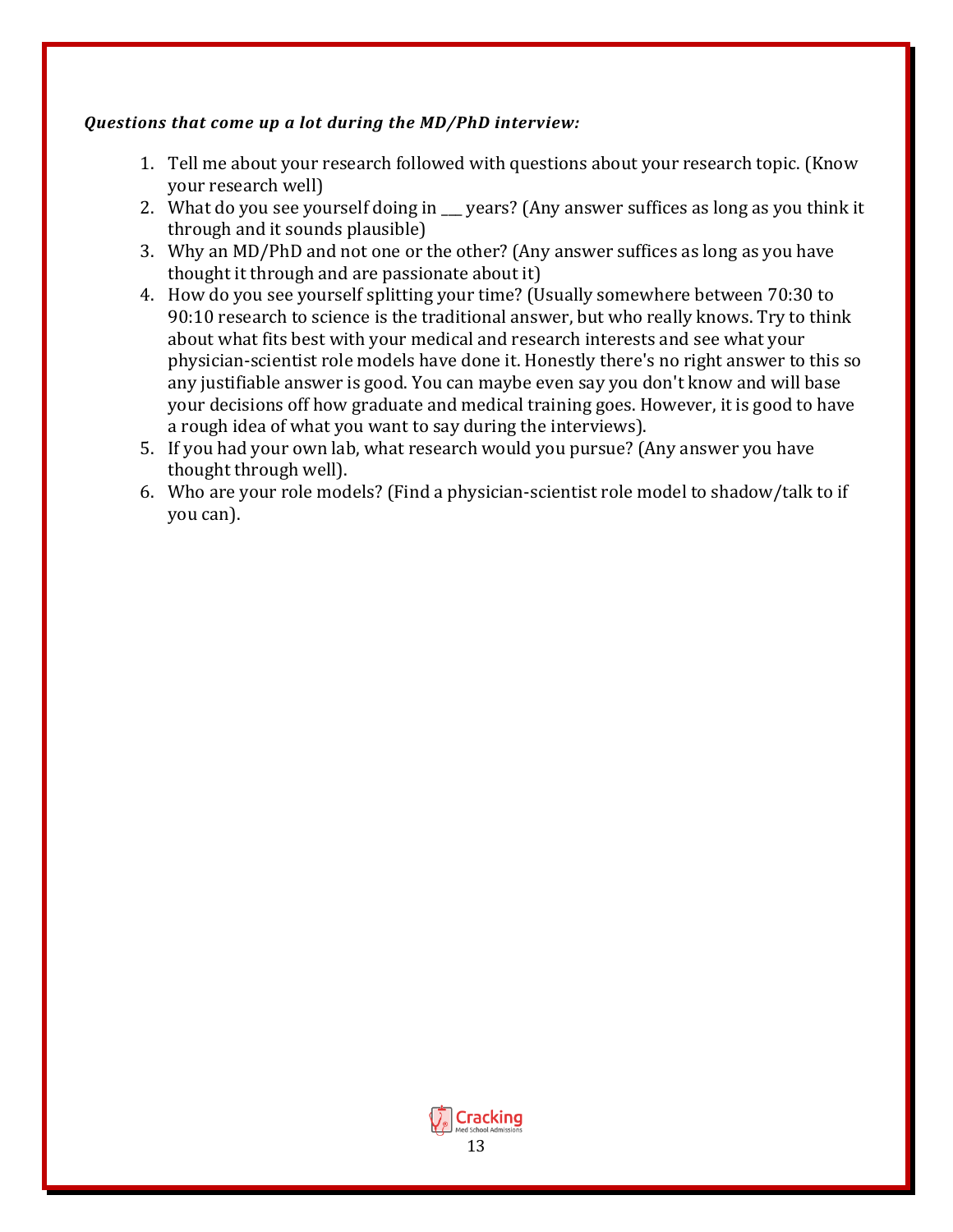## **WHAT DO I WEAR TO THE INTERVIEW?**

We all believe that you should dress to impress during your interviews.

*TIP: Do we believe in wearing traditional colors?*

*Nope. In fact, we like wearing non-traditional colors like baby pink or lavender so we don't look like everyone else!*

**For guys:** Wear slacks and a nicely pressed dress shirt. We also recommend wearing a tie. A suit blazer is optional, but interviewees usually wear one in cold weather.

**For girls:** There is more leeway to what you can wear to an interview. You can wear a suit and skirt or suit and slacks. The top can also range from a nice tank top, blouse, or dress shirt. Jewelry and accessories are a nice touch, but don't go overboard.

*TIP: Comfortable Shoes during Interviews*

*At some schools, you walk around a lot. So invest in very comfortable shoes!*

## **SHOULD I BRING ANYTHING ELSE TO THE INTERVIEW?**

It's always good to bring an interview folder with two pens (in case you lose one) and paper. We have had some friends bring a copy of an article published in a prestigious medical journal, a senior thesis, or pictures from their travels.